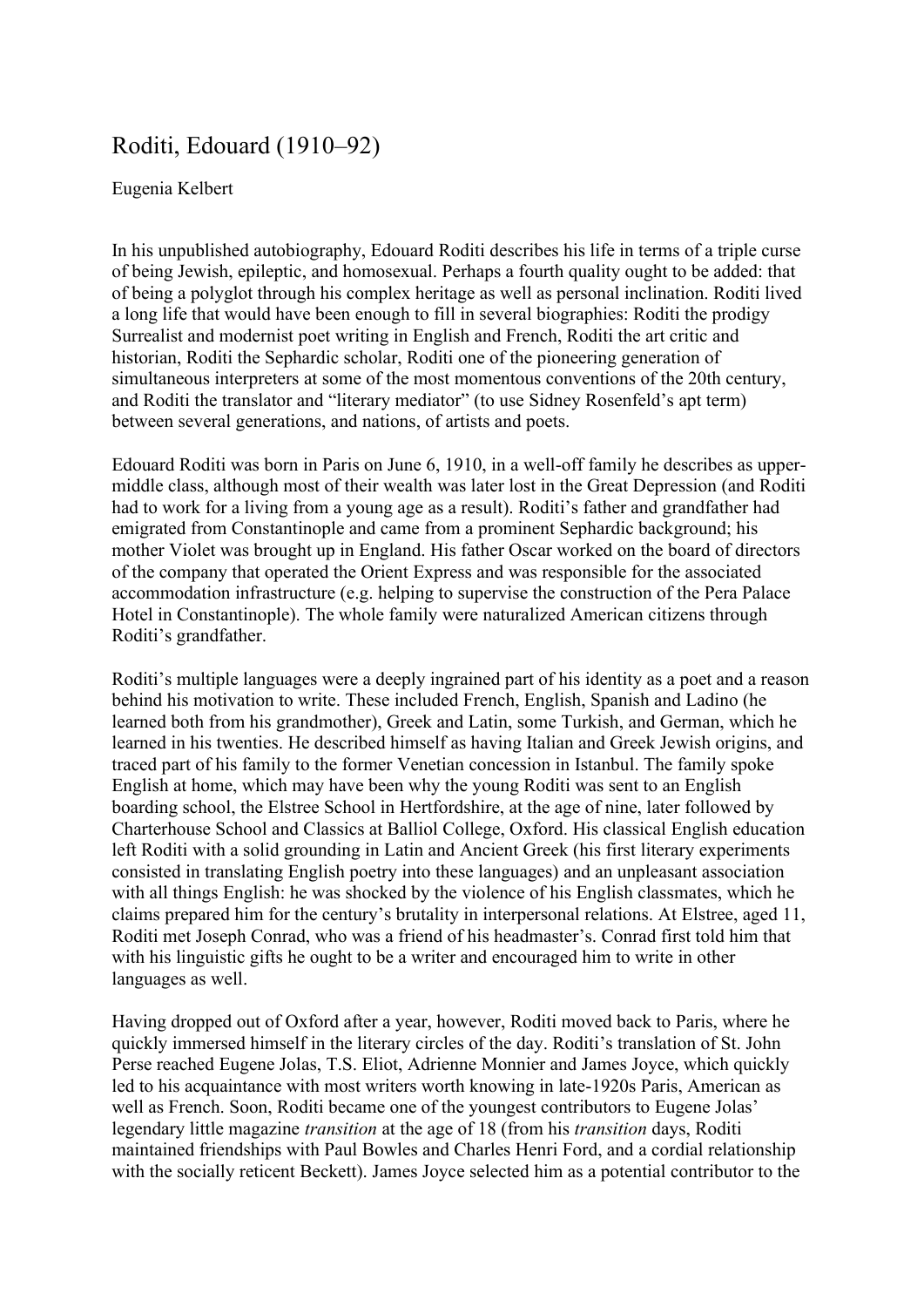first critical volume on his *Work in Progress* (later *Finnegans Wake*), *Our Exagmination Round His Factification for Incamination of Work in Progress*, but Roditi had to decline due to ill health, which plagued him throughout his life (his congenital epilepsy was only diagnosed in his late 40s, but he had to spend months recovering in Switzerland from a young age). T.S. Eliot, whom Roditi met in 1931 and whom he describes in an interview to *BOMB* as "sweet to the point of being an absolute saint" became another important influence. At this point, Roditi wrote poetry in two languages, French and English (much of it published in 1949 in *Poems 1928-49*). Notably, Eliot tried, with some success, to persuade the young poet to focus on one of his languages; Roditi chose English, though he later claimed to have continued writing in both languages, as well as, eventually, German.

As a writer, Roditi belongs to the generation of the younger modernists who experienced the movement's formative influence early on in their careers but came into their own somewhat later. As a teen, he rubbed shoulders with Surrealists such as Robert Desnos and René Crevel, and published the first English Surrealist manifesto entitled "The New Reality" in *The Oxford Outlook* in 1929. While his literary beginnings were undoubtedly Surrealist (Roditi was, notably, partner in Editions du Sagittaire, which published André Breton's Surrealist manifestos), he became disenchanted with practices such as automatic writing and soon drifted away; he nevertheless kept some ties with the movement with translations from Breton in 1946 and his own poetry collection *Emperor of Midnight* (1974). His literary career is inseparable from his friendships with writers and artists such as T.S. Eliot, Paul Goodman, Kenneth Rexroth, Léon-Paul Fargue, Pavel Tchelitchew, Alain Bosquet and Dylan Thomas, as well as connections with most of the notable writers of his time, from W.H. Auden, Christopher Isherwood, William Carlos Williams, Robert Musil, or Paul Valéry to, somewhat comically, Marcel Proust whom he recalls crossing paths with once at his family doctor's office. In the *BOMB* interview, Roditi calls himself "the oldest survivor" of the modernist American colony in Paris, "with the possible exception of Eugene Jolas' widow."

In the early 1930s, Roditi spent some time as a student in Berlin. The intended goal of the stay was to learn the language; unintentionally, it also introduced Roditi, who had never suspected "that [he] was, though not by upbringing, education or religion, still a Jew in the eyes of most anti-Semites" (Brown), to Nazi ideology and ultimately to his own Jewish heritage; notably, in 1932 he befriended the Cabbalist Ariel Bension, then in hospital with terminal cancer. T.S. Eliot, who helped wean him away from Surrealism and introduced him to English metaphysical poets, provided an additional stimulus. Roditi considered his Jewish identity a choice, since his maternal grandmother was his only non-Jewish grandparent, and he was therefore not a Jew by the Jewish law. In 1931, he published *The Journal of an Apprentice Cabbalist: Prelude to a Vita Nuova*; several poems exploring Jewish themes were written from 1930s onwards, and later published as *Thrice Chosen: Poems on Jewish Themes* in 1981 (in "Avenue des Champs Elysées," the poet identifies with the prisoners of concentration camps "where they must die of being Jews"). For several years, Roditi was the poetry editor for the journal *European Judaism: A Journal for the New Europe*. Ammiel Alcalay relates that, at the time of his death, he and Roditi were planning a magisterial twovolume anthology of some 400 Sephardic and Mizrahi authors.

After a year in London, Roditi emigrated to the US, where he enrolled at the University of Chicago (where he got his B.A. in 1939), followed by stints as a graduate fellow at the University of California, Berkeley and an instructor at University of Kansas City, Missouri. In 1941, Roditi embarked on a wartime and post-war career in the civil service, first at the French Desk of the United States Office of War Information until 1945, and later at the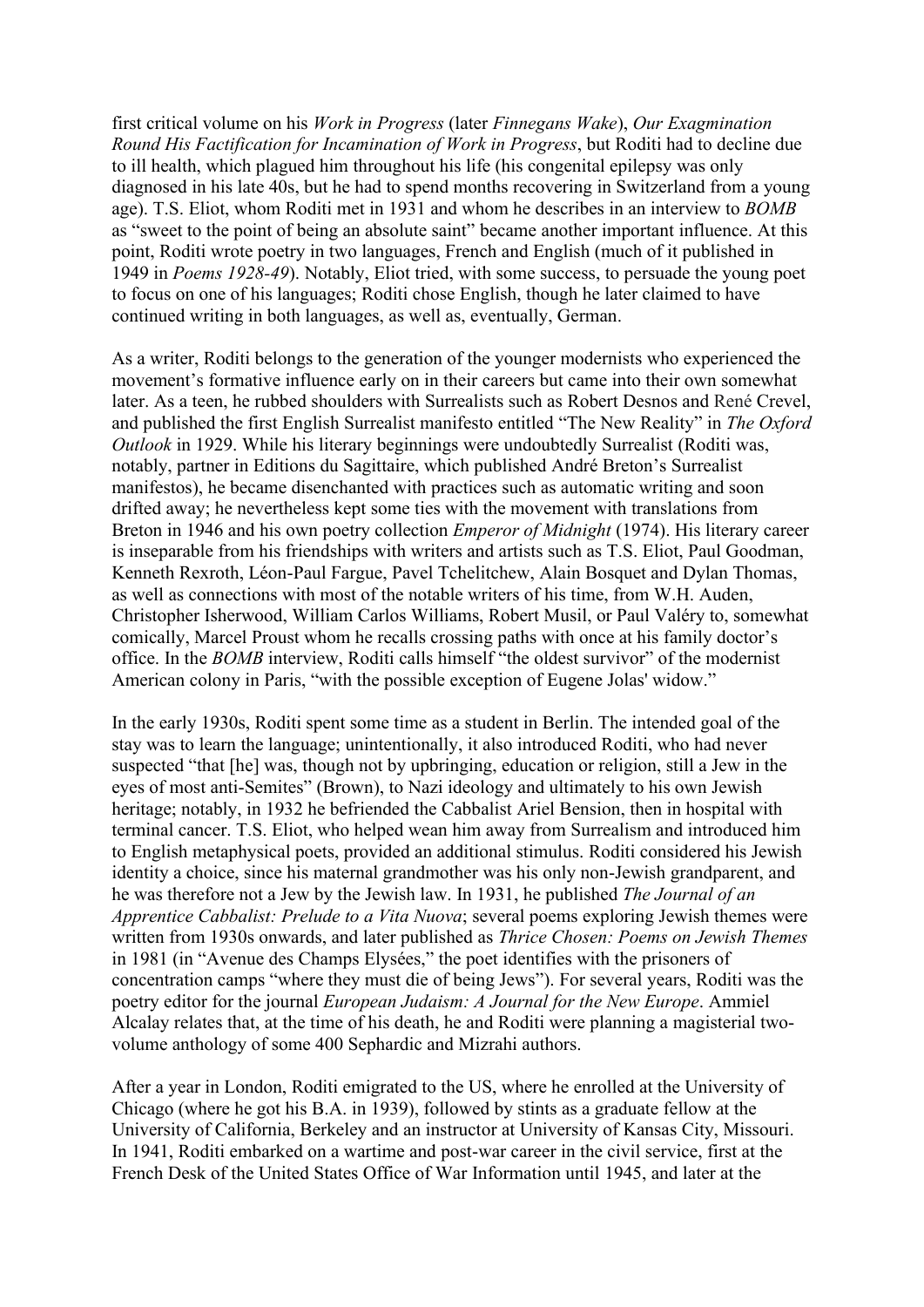Department of State. This last position led to Roditi's posting as a simultaneous interpreter first at the Nuremberg trials, and then at the charter meeting of the United Nations in San Francisco, and a distinguished career as one of the pioneering freelance interpreters of that generation. This was his main source of income for many years, alongside regular publications in periodicals from *Poetry* to *L'Arche* (where he served as art critic for over 30 years).

A parallel career as a literary translator started with his first-ever publication in *transition*, a poem by Léon-Paul Fargue. Other notable translations of poetry include rendering André Breton, Alfred Jarry and Raymond Roussel into English (his translations of Breton and Jarry were the first to appear in English), as well as French versions of Gerard Manley Hopkins and Stephen Spender and translations of Jewish poetry from several languages. His translations into German included Fernando Pessoa (with Paul Celan), Constantine Cavafy and stories by Ambrose Bierce. In 1936, he collaborated with Maurice Sachs in translating two novels by Ronald Firbank. He also published translations from the Dutch, French, German, and Turkish, including Albert Memmi's *The Pillar of Salt* (1956), Ernest Namenyi's *The Essence of Jewish Art* (1960), and Yumus Emre's *The Wandering Fool* (1984). His translation of Yashar Kemal's *Mehmed, My Hawk* (1961), completed in collaboration with his cousin (the author's wife), is still in print today. While stationed in post-war Berlin, Roditi founded and edited, together with Alexander Koval and Alain Bosquet, the journal *Das Lot*, which became an important literary voice in Germany in 1947-52, notably with its translations of contemporary American authors.

Roditi's first ambition was to be an artist, and he first started writing as something that was easier to conceal from his sceptically-minded father, who forbade him to draw or paint at home. Much of his later work did, indeed, revolve around the study of art, which earned him a formidable reputation as an art critic and historian. Roditi's interviews with artists published as *Dialogues on Art* (1961), *More Dialogues on Art* (1984), and *Dialogues: Conversations with European Artists at Mid-Century* (1990), are particularly well-known; much of his extensive archive on Jewish artists and painters in Paris is currently housed at the Leo Baeck Institute. Notably, Roditi also contributed greatly to the increasing awareness of Turkish culture and art in the West, through his book of short stories *The Delights of Turkey*  as well as helping artists and writers, and promoting their work.

An outspoken homosexual and the author of *De l'homosexualité* (1961), Roditi was open about his own experiences (notably, in lyrical poetry, e.g. his 1986 volume *Orphic Love*) and enjoyed a tacit reputation for his one-night affair with Federico García Lorca in 1929. His sexual orientation, of which he became aware in his late teens after a number of liaisons with women, and his contacts may have been among the reasons behind his discharge from US civil service as a security risk in 1950, as well as later problems with French authorities: his Paris phone was tapped in 1954, and in 1958 he received an expulsion order from France (rescinded in 1960). In an interview, Roditi related the importance of psychotherapy in his coming to terms with a series of complex and sometimes abusive relationships in his life. In 1990, Roditi's partner committed the rape of a young female visitor in the writer's apartment, involving him in the subsequent police investigation.

Roditi's legacy includes several critical studies, including an influential book on Oscar Wilde (1947), a biography of Magellan (1972), and essays on Proust, Rimbaud, Pessoa, and Cavafy. Almost until his death, he taught at US universities, most regularly at Bard College in New York; other teaching included San Francisco State University (1966), University of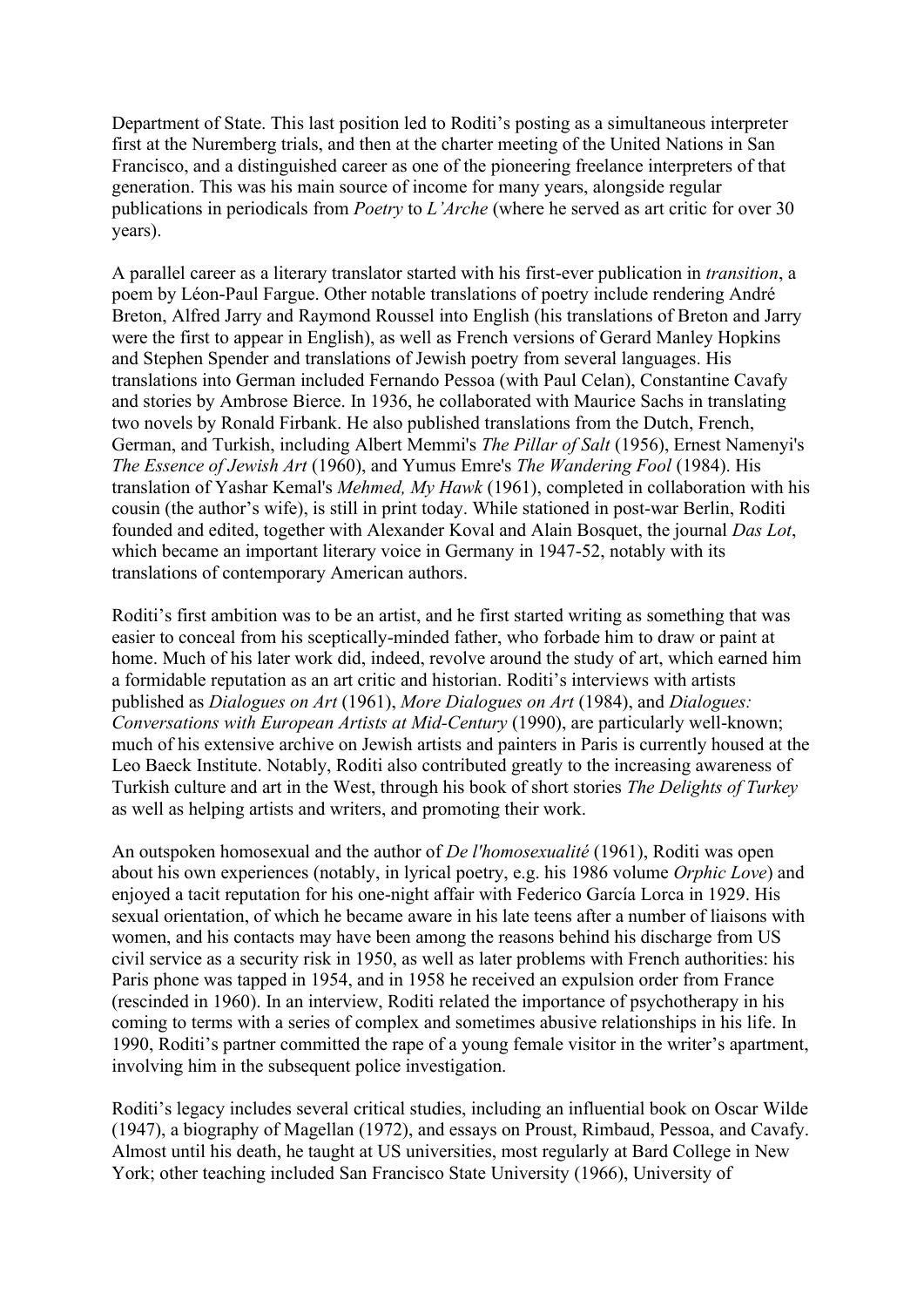California, Santa Cruz (1970), and UCLA (1989). Since 1954, Roditi shared his time between his main Paris residence and, increasingly, the Middle East and North Africa, especially Tangiers. He died from injuries sustained in a motoring accident in Cadiz on the 10th of May, 1992, aged 81.

## **Further Reading:**

- Alcalay, Ammiel. ³For Edouard Roditi,´ *Méditerranéennes/Mediterraneans* 7 (1995): 239- 241.
- Brown, Kenneth, "Homage to E.R. [Edouard Roditi]" *Méditerranéennes/Mediterraneans* 7 (1995): 230.
- Endres, Clifford. "Edouard Roditi and the Istanbul Avant-Garde Texas Studies in Literature and

Language,´ *Modern Turkish Letters* 54, no. 4 (Winter 2012): 471-493

Freedman, Karyn L. One Hour in Paris: A True Story of Rape and Recovery, Chicago: The

University of Chicago Press 2014.

McFarland, John. "Edouard Roditi, 1910-1992" GLBTQ literature encyclopedia online:

[http://www.glbtqarchive.com/literature/roditi\\_e\\_L.pdf](http://www.glbtqarchive.com/literature/roditi_e_L.pdf)

Morris, Brian C. "Brief Encounter: Federico Garcia Lorca and Edouard Roditi in Paris (June 1929)," *Bulletin of Spanish Studies*, 86, no. 3 (2009): 331-343.

Roditi, Edouard, "A Paris Memoir," *James Joyce Quarterly* 28, no. 1 (Fall, 1990): 169-178.

Roditi, Edouard, "Meetings with Conrad: Los Angeles: The Press of the Pegacycle Lady, 1977," *Conrad Studies* 2 (2008): 57-62 .

Roditi, Edouard, interview by Bradford Morrow, *BOMB* 8 (1983/1984): 42-44.

- Roditi, Edouard, interview by Daniel Halpern, Antæus (Morocco) 2 (1971): 99-114
- Roditi, Édouard. 1978. "How I Became a Conference Interpreter". Washington, D.C.: Georgetown University. [videotape]
- Roditi, Édouard. 1982. "Interpreting: Its History in a Nutshell". Washington, D.C.: Georgetown University. National Resource Center for Translation and Interpretation Outreach Paper.
- Rosenfeld, Sidney. "Edouard Roditi as Literary Mediator," *Books Abroad* 46, no. 3 (Summer, 1972), pp. 412-415